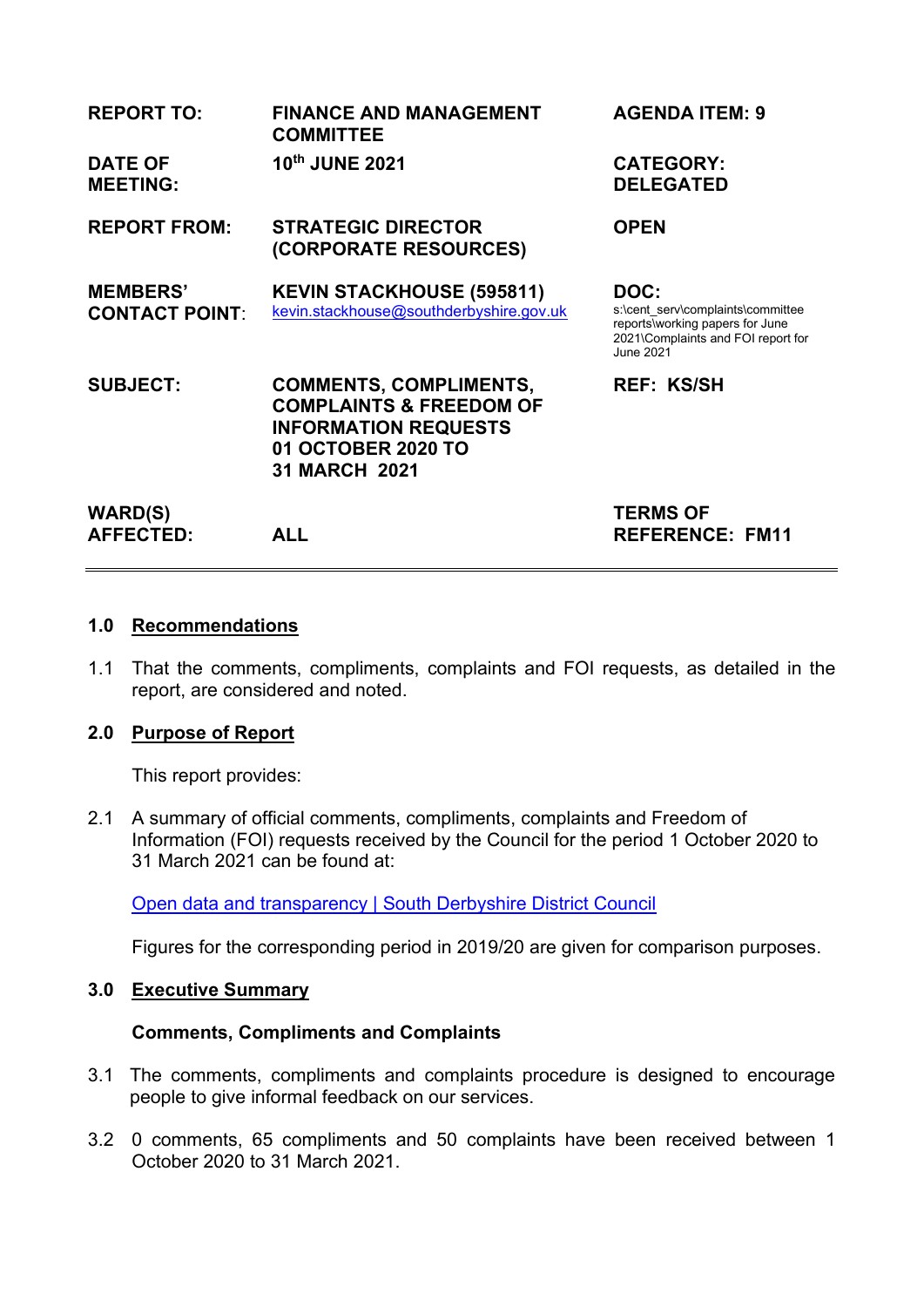- 3.3 The number of complaints received in the second half of the financial year has decreased compared to the corresponding period of 2019/20, and the number of compliments received has increased.
- 3.4 Members are informed via e-mail (enclosing a copy of the original complaint) when a complaint is received relating to their ward. This is for information purposes only.

# **Freedom of Information**

3.5 South Derbyshire District Council is committed to making itself more open. A large amount of information is already available to the public, through our website or through our offices and at local libraries**.** 

### **Publication Scheme**

- 3.6 Under the Freedom of Information Act, South Derbyshire District Council has a duty to adopt and maintain a Publication Scheme describing:
	- The classes of information it publishes
	- How and where such information is published (e.g. website, paper copy, etc.) and
	- Whether or not a charge is made for such information

 The purpose of a Publication Scheme is to let everyone know what information will be automatically or routinely published by the Council and to ensure that a significant amount of information is available to the public, without the need for a specific request to be made.

In line with guidance from the Information Commissioner's Office, the scheme is updated regularly and the current version is available from the Website at:

[Freedom of Information | South Derbyshire District Council](https://www.southderbyshire.gov.uk/about-us/freedom-of-information)

3.7 A total of 316 Freedom of Information requests have been received from 1 October 2020 to 31 March 2021. This is a decrease of 49 over the corresponding period for 2019/20.

#### **4.0 Background**

4.1 The Comments, Compliments and Complaints customer leaflet and procedure is available for download from the Website at or can be completed using an electronic form:

[Comments, compliments and complaints | South Derbyshire District Council](https://www.southderbyshire.gov.uk/about-us/have-your-say/comments-compliments-and-complaints)

4.2 The aim of The Freedom of Information Act 2000, which came into force on 1<sup>st</sup> January 2005, is to extend the right to allow public access to information that the Council holds.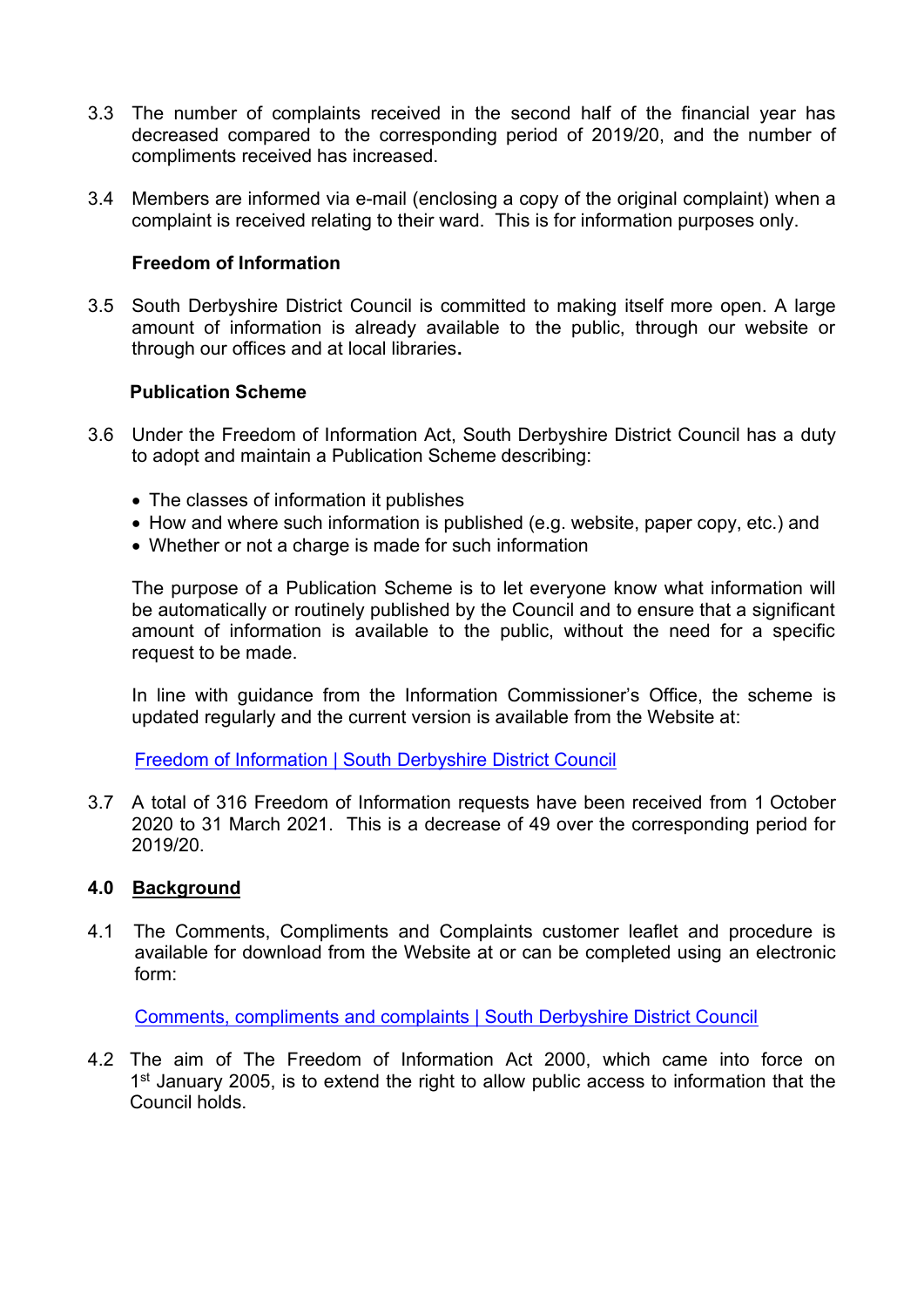# **5.0 Detail**

# **Comments**

5.1 0 comments were received over the past six months. Any comments received are carefully considered and, if appropriate, are investigated under the complaints procedure.

| <b>Department</b>                  | 1 October 2019-<br>31 March 2020 | 1 October 2020-<br>31 March 2021 |
|------------------------------------|----------------------------------|----------------------------------|
| <b>Operational Services</b>        |                                  |                                  |
| <b>Cultural and Community</b>      |                                  |                                  |
| <b>Services</b>                    |                                  |                                  |
| <b>Corporate Property Services</b> |                                  |                                  |
| <b>Derbyshire County Council</b>   |                                  |                                  |
| Total                              |                                  |                                  |

# **Compliments**

5.2 The table below compares the number of compliments received for the second half of 2019/2020 against the second half of 2020/2021. Compliments generally relate to the quality of the service provided and/or actions of individuals.

| <b>Department</b>             | 1 October 2019-<br>31 March 2020 | 1 October 2020-<br>31 March 2021 |
|-------------------------------|----------------------------------|----------------------------------|
| <b>Customer Services</b>      | $2^*$                            | $14*$                            |
| <b>Operational Services</b>   | $17*$                            | $24*$                            |
| <b>Environmental Services</b> | $4*$                             | 0                                |
| <b>Planning and Strategic</b> | $\Omega$                         | 12                               |
| <b>Housing Services</b>       |                                  |                                  |
| <b>Housing Services</b>       | 0                                | 8*                               |
| <b>Legal and Democratic</b>   | $\overline{2}$                   | 0                                |
| <b>Services</b>               |                                  |                                  |
| Organisational                |                                  | 0                                |
| Development and               |                                  |                                  |
| Performance                   |                                  |                                  |
| <b>Cultural and Community</b> | 13                               | $3^*$                            |
| <b>Services</b>               |                                  |                                  |
| <b>Business Change and</b>    | 0                                | 3                                |
| <b>ICT</b>                    |                                  |                                  |
| <b>Chief Executive</b>        | O                                |                                  |
| Total                         | 36                               | 65                               |

\* This indicates where one compliment has referred to two separate services

 The increase in Compliments for Customer Services related mainly to an appreciation of dealing with Business Grant applications. Planning Services increase related to help in the main with determination of planning applications in a timely manner.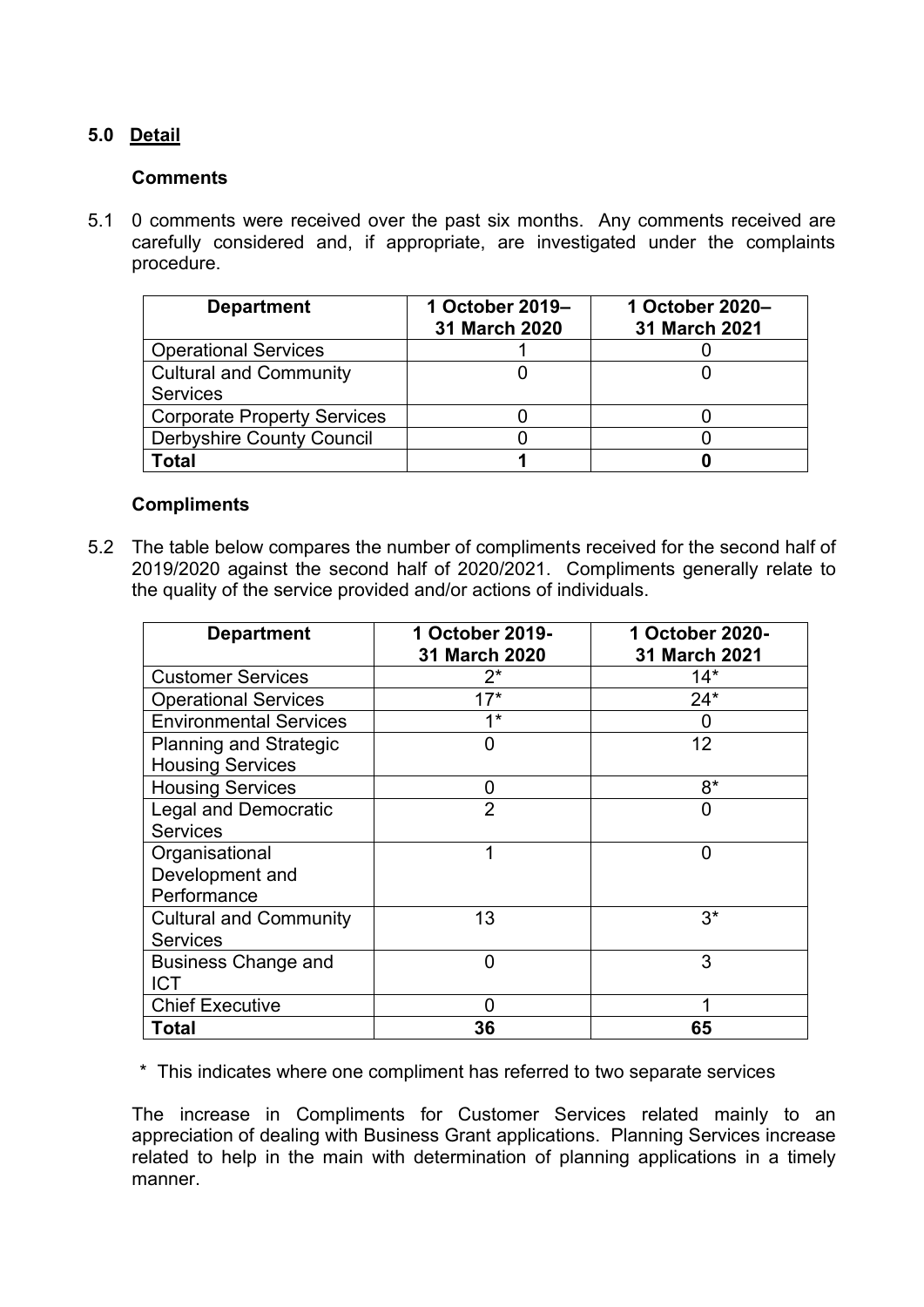# **Complaints**

| 5.3 The table below compares the number of official complaints received:- |  |  |  |
|---------------------------------------------------------------------------|--|--|--|
|                                                                           |  |  |  |

|                       | 1 October 2019-<br>31 March 2020 | 1 October 2020-<br>31 March 2021 |
|-----------------------|----------------------------------|----------------------------------|
| Resolved at Stage 1   | 42                               | 43                               |
| Stage 1 still ongoing |                                  |                                  |
| Resolved at Stage 2   |                                  |                                  |
| Stage 2 still ongoing |                                  |                                  |
| Withdrawn             |                                  |                                  |
| <b>Total received</b> | 53                               | 50                               |

5.4 The 50 complaints received can be broken down as follows:-

| <b>Department</b>             | 1 October 2019-<br>31 March 2020 | 1 October 2020-<br>31 March 2021 |
|-------------------------------|----------------------------------|----------------------------------|
| Planning and Strategic        | 8                                | 5                                |
| <b>Housing Services</b>       |                                  |                                  |
| <b>Housing Services</b>       | 10                               | 21                               |
| <b>Customer Services</b>      | 10                               | 3                                |
| (including Revenue)           |                                  |                                  |
| <b>Environmental Services</b> | 3                                | 3                                |
| <b>Operational Services</b>   | 12                               | 14                               |
| Legal and Democratic          | 3                                |                                  |
| <b>Services</b>               |                                  |                                  |
| <b>Corporate Property</b>     | $\overline{2}$                   | 1                                |
| <b>Services</b>               |                                  |                                  |
| <b>Cultural and Community</b> | 5                                |                                  |
| <b>Services</b>               |                                  |                                  |
| Organisational                | 0                                | 1                                |
| Development and               |                                  |                                  |
| Performance                   |                                  |                                  |
| <b>Total</b>                  | 53                               | 50                               |

5.5 For comparison, the table below shows the total number of complaints over the last three complete years:-

| <b>Department</b>                | 2018/19 | 2019/20 | 2020/21 |
|----------------------------------|---------|---------|---------|
| Planning and Strategic           | $16*$   | 14      | 14      |
| <b>Housing Services</b>          |         |         |         |
| <b>Housing Services</b>          | 24      | 26      | 36      |
| <b>Customer Services</b>         | $13*$   | 18      | 5       |
| (including Revenue)              |         |         |         |
| <b>Environmental Services **</b> | $26*$   | 12      | 6       |
| <b>Operational Services **</b>   |         | 22      | 29      |
| <b>Cultural and Community</b>    |         | 10      | $6*$    |
| <b>Services</b>                  |         |         |         |
| and Democratic<br>Legal          |         | 5       | 5       |
| <b>Services</b>                  |         |         |         |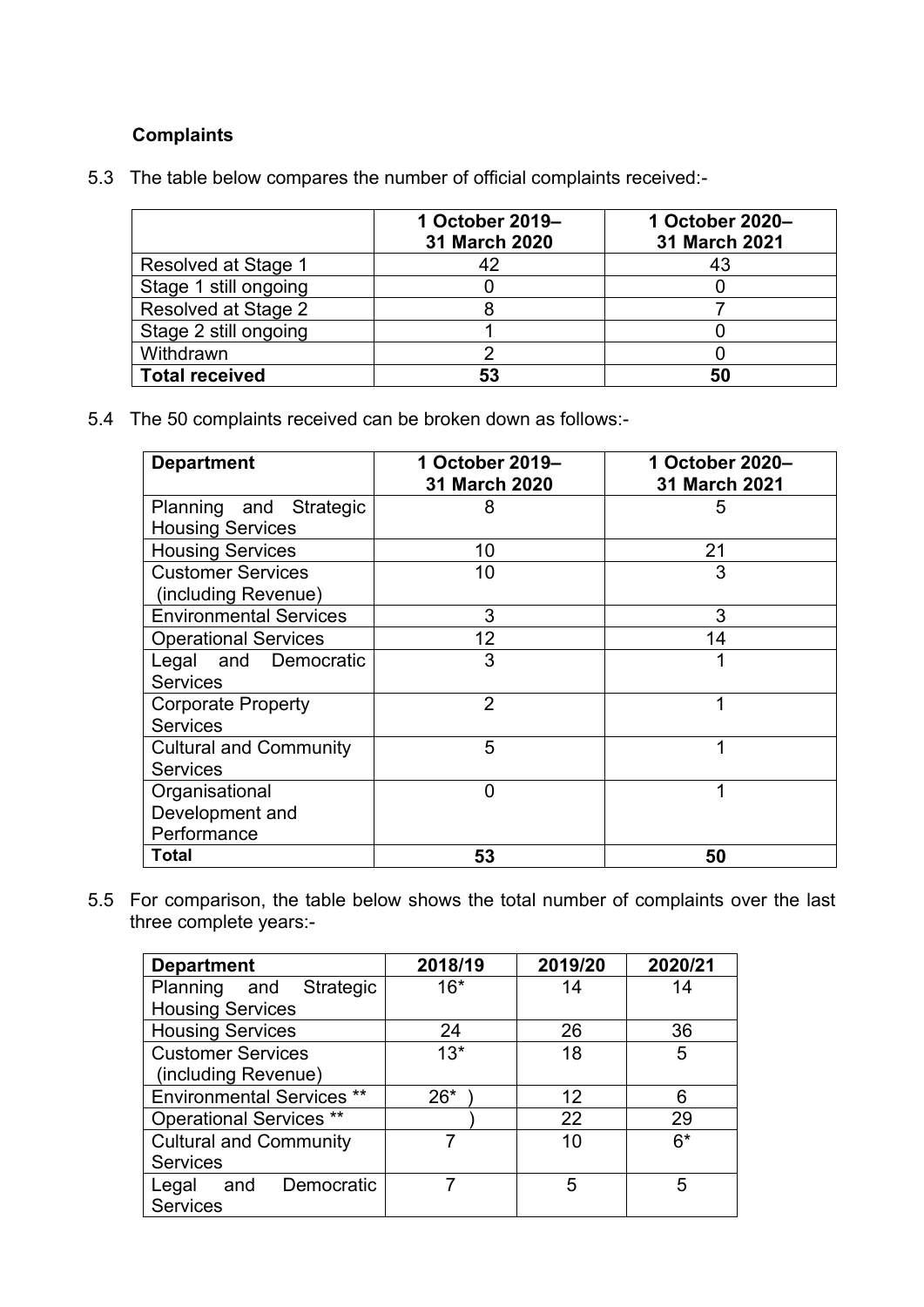| <b>Finance Services</b> |          |     |     |     |
|-------------------------|----------|-----|-----|-----|
| Corporate               | Property |     |     | ク*  |
| <b>Services</b>         |          |     |     |     |
| Organisational          |          | 4*  |     |     |
| Development and         |          |     |     |     |
| Performance             |          |     |     |     |
| Total                   |          | -97 | 111 | 105 |

\* This indicates where one complaint has referred to two separate services \*\* This indicates where Environmental & Operational Services were counted as one service for the Year 2018/19.

- 5.6 Managers dealing with the complaint are asked to complete a questionnaire following each complaint. This provides details of actions taken and improvements made as a consequence of a complaint.
- 5.7 If a complaint cannot be resolved at Stage 2 of our procedure, it can be taken to the Local Government Ombudsman for independent consideration. These complaints are the subject of a separate annual report.

# **Freedom of Information Requests**

- 5.8 Although the Freedom of Information Act 2000 creates a general right of access to information, it also sets out information that we do not have to make available for specific reasons. This is information, which, if published, might prejudice the health, safety or security of the Council, our staff, systems, services or property.
- 5.9 We make as much information available as possible without charging for it. We do however reserve the right to levy a reasonable charge where the information request is extensive and would require more than 2 days' staff time to satisfy the request.
- 5.10 The Council deals with hundreds of routine requests for information every day by phone and by letter. These are referred to as "business as usual requests". We will deal with these in the normal way. However, information that is not readily available and that has to be prepared or extracted is handled differently. We are entitled to make a charge for this kind of information.
- 5.11 Requests for information under Freedom of Information have to be processed within 20 working days. However, requests for details under the Freedom of Information Act can be turned down if they fall within certain exemption criteria.
- 5.12 The table below compares the Freedom of Information requests received for the second half 2019/2020 against the second half of 2020/2021.

 Note: the figures also include any requests that have been made under EIR (Environmental Information Regulations).

|                                          | 1 Oct $2019 -$<br>31 March 2020 | 1 Oct $2020 -$<br>31 March 2021 |
|------------------------------------------|---------------------------------|---------------------------------|
| <b>Total Number of Requests Received</b> | 365                             | 316                             |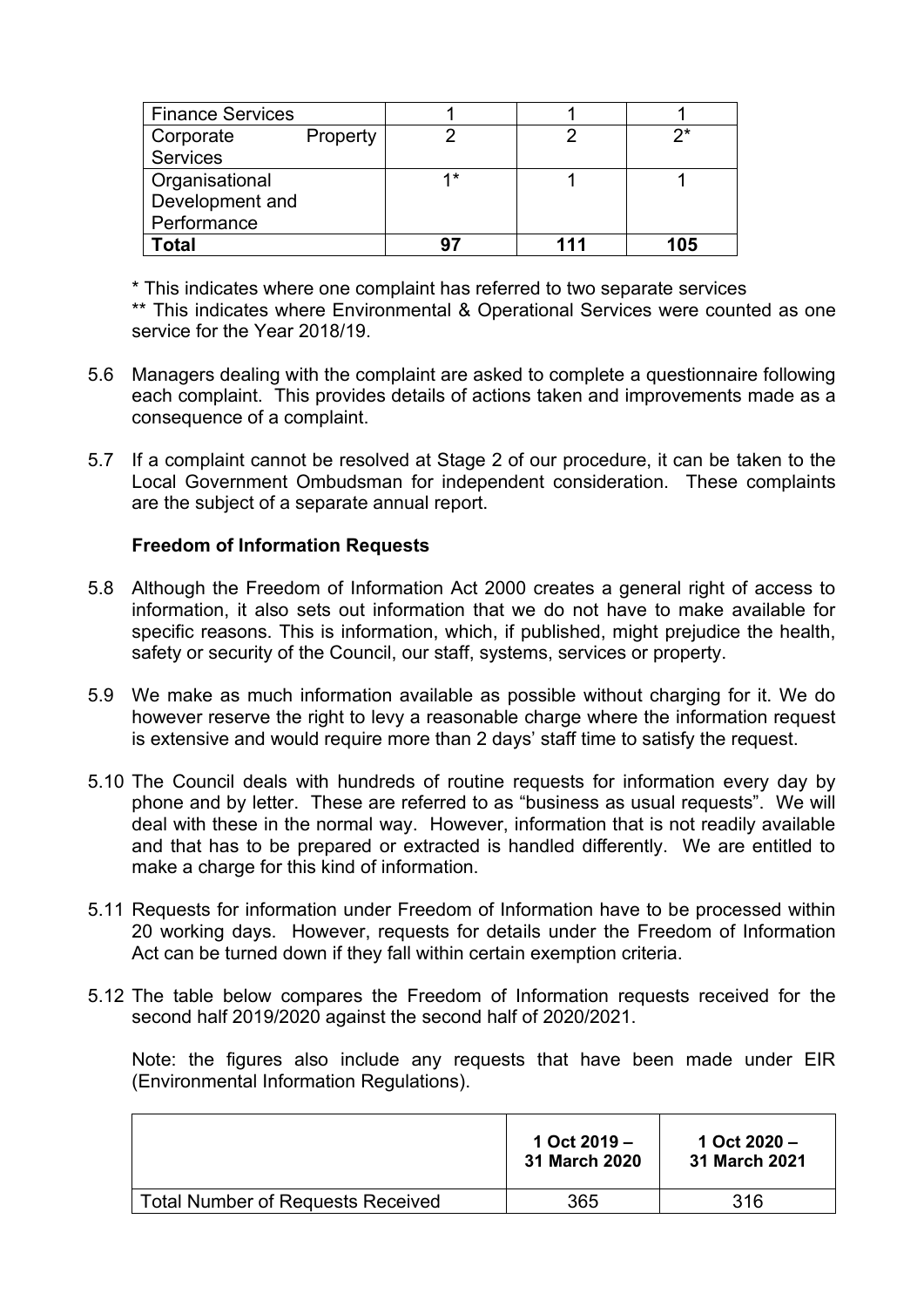| Less passed to other organisations         | 63  | 52  |
|--------------------------------------------|-----|-----|
| Less those withdrawn                       |     | 5   |
| Less exemptions/partial exemptions         | 3   | 5   |
| <b>Total Requests Answered</b>             | 299 | 254 |
| Number replied to within 20 statutory days | 280 | 232 |
| Number replied to after 20 statutory days  | 19  | 22  |
| Percentage replied to within 20 statutory  |     |     |
| days                                       | 94% | 91% |
| Percentage replied to after 20 days        | 6%  | 9%  |

5.13 The requests for information received can be broken down as follows:

| <b>Department</b>                  | 1 October 2019-<br>31 March 2020 | 1 October 2020-<br>31 March 2021 |
|------------------------------------|----------------------------------|----------------------------------|
| <b>Environmental Services</b>      | 51                               | 43*                              |
| <b>Operational Services</b>        | 16                               | $9*$                             |
| <b>Planning and Strategic</b>      | 20                               | $14*$                            |
| <b>Housing Services</b>            |                                  |                                  |
| <b>Legal and Democratic</b>        | 23                               | $23*$                            |
| <b>Services</b>                    |                                  |                                  |
| <b>Finance Services</b>            | 11                               | $17*$                            |
| Business Change<br>and             | 27                               | $24*$                            |
| <b>ICT</b>                         |                                  |                                  |
| <b>Customer Services</b>           | 64                               | $59*$                            |
| <b>Housing Services</b>            | 34                               | $22*$                            |
| Organisational                     | 20                               | $26*$                            |
| Development and                    |                                  |                                  |
| Performance                        |                                  |                                  |
| <b>Cultural and Community</b>      | 20                               | $14*$                            |
| <b>Services</b>                    |                                  |                                  |
| Passed to 3rd Parties              | 63                               | $52*$                            |
| <b>Corporate Resources</b>         | 5                                | $5^*$                            |
| <b>Corporate Property</b>          | 9                                | $8*$                             |
| <b>Services</b>                    |                                  |                                  |
| Economic Development<br>and Growth | $\overline{2}$                   | $0^*$                            |

\* Same request has involved several Services.

# **6.0 Financial Implications**

6.1 None directly stemming from this report.

# **7.0 Corporate Implications**

7.1 Under the Complaints procedure the Council will write to the complainant within 5 working days, telling them who is dealing with their complaint and when they can expect to receive a reply. In most cases a full reply will be sent within 10 working days.